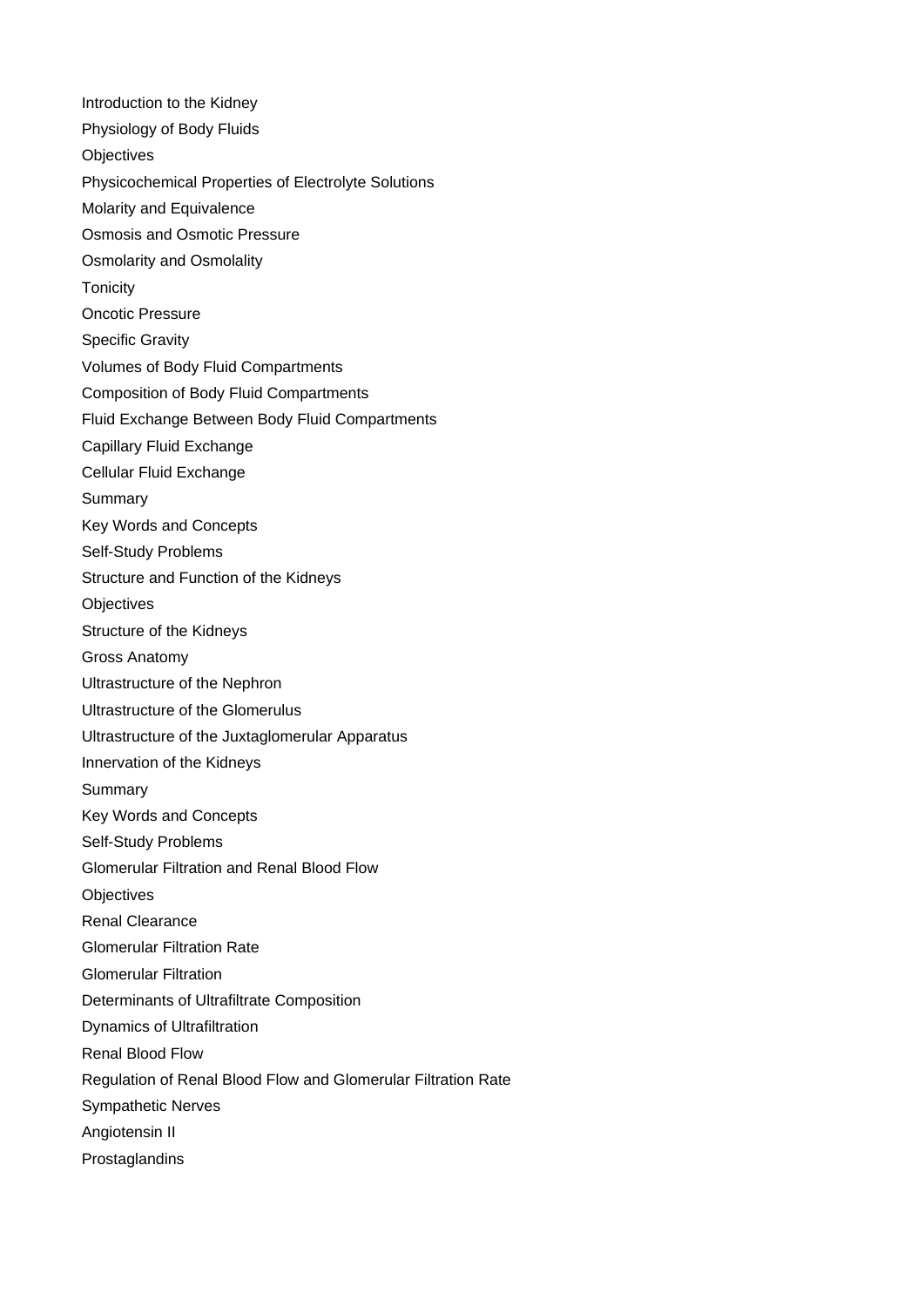Nitric Oxide **Endothelin Bradykinin** Adenosine Natriuretic Peptides ATP **Glucocorticoids** Histamine Dopamine Summary Key Words and Concepts Self-Study Problems Renal Transport Mechanisms: NaCl and Water Reabsorption Along the Nephron **Objectives** General Principles of Membrane Transport General Principles of Transepithelial Solute and Water Transport NaCl, Solute, and Water Reabsorption Along the Nephron Proximal Tubule Henle's Loop Distal Tubule and Collecting Duct Regulation of NaCl and Water Reabsorption Summary Key Words and Concepts Self-Study Problems Regulation of Body Fluid Osmolality: Regulation of Water Balance **Objectives** Antidiuretic Hormone Osmotic Control of AVP Secretion Hemodynamic Control of AVP Secretion AVP Actions on the Kidneys **Thirst** Renal Mechanisms for Dilution and Concentration of the Urine The Role of Urea Vasa Recta Function Assessment of Renal Diluting and Concentrating Ability Summary Key Words and Concepts Self-Study Problems Regulation of Extracellular Fluid Volume and NaCl Balance **Objectives** Concept of Effective Circulating Volume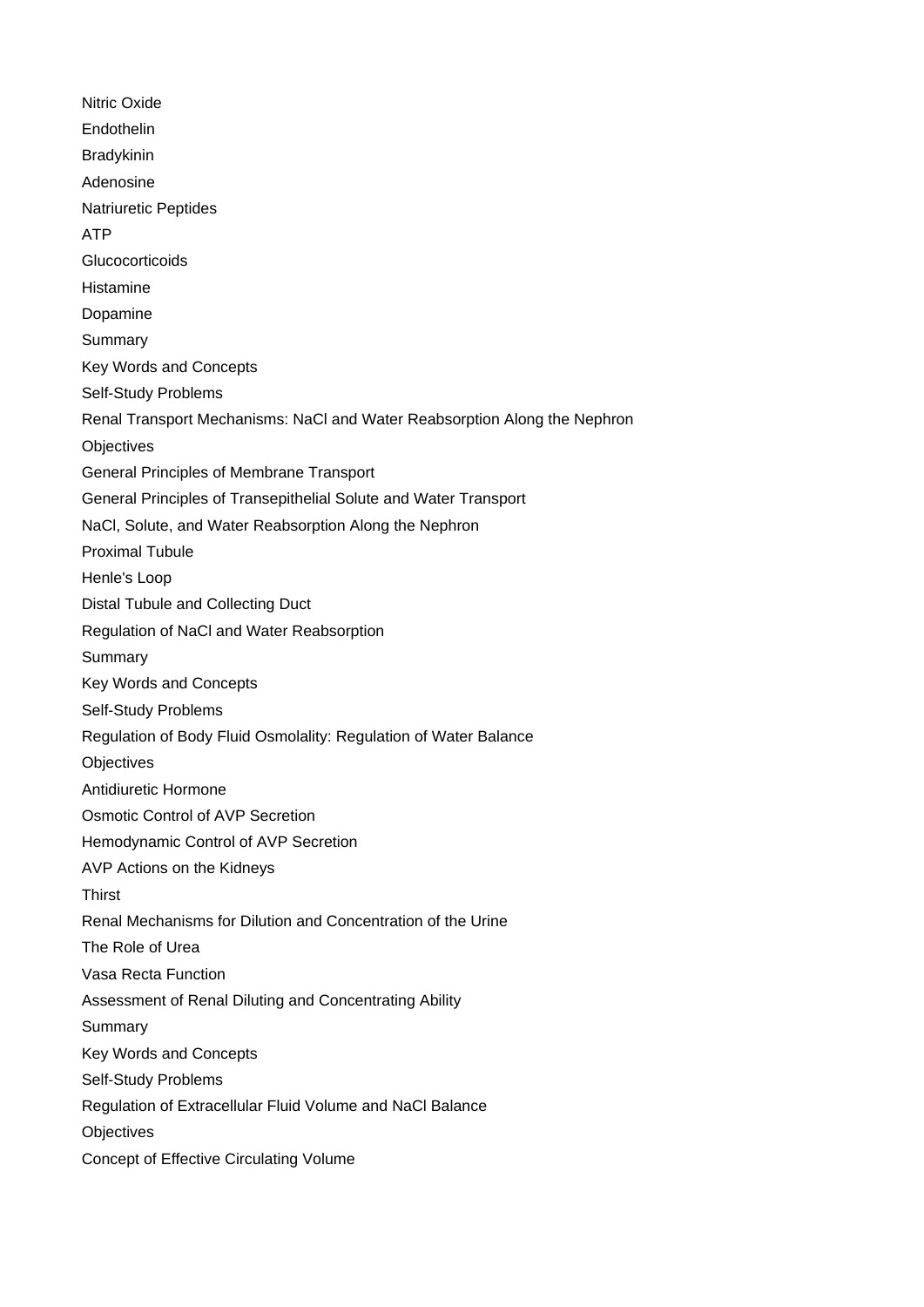Volume-Sensing Systems Volume Sensors in the Low-Pressure Cardiopulmonary Circuit Volume Sensors in the High-Pressure Arterial Circuit Hepatic Sensors Central Nervous System Na+ Sensors Volume Sensor Signals Renal Sympathetic Nerves Renin-Angiotensin-Aldosterone System Natriuretic Peptides AVP Control of Renal NaCl Excretion During Euvolemia Mechanisms for Maintaining Constant Na+ Delivery to the Distal Tubule Regulation of Distal Tubule and Collecting Duct Na+ Reabsorption Control of Na+ Excretion with Volume Expansion Control of Na+ Excretion with Volume Contraction Edema Alterations in Starling Forces The Role of the Kidneys **Summary** Key Words and Concepts Self-Study Problems Regulation of Potassium Balance **Objectives** Overview of K+ Homeostasis Regulation of Plasma [K+] Epinephrine Insulin Aldosterone Alterations of Plasma [K+] Acid-Base Balance Plasma Osmolality Cell Lysis Exercise K+ Excretion by the Kidneys Cellular Mechanisms of K+ Transport by Principal Cells and Intercalated Cells in the Distal Tubule and Collecting Duct Regulation of K+ Secretion by the Distal Tubule and Collecting Duct Plasma [K+] Aldosterone Arginine vasopressin (AVP) Factors that Perturb K+ Excretion Flow of Tubular Fluid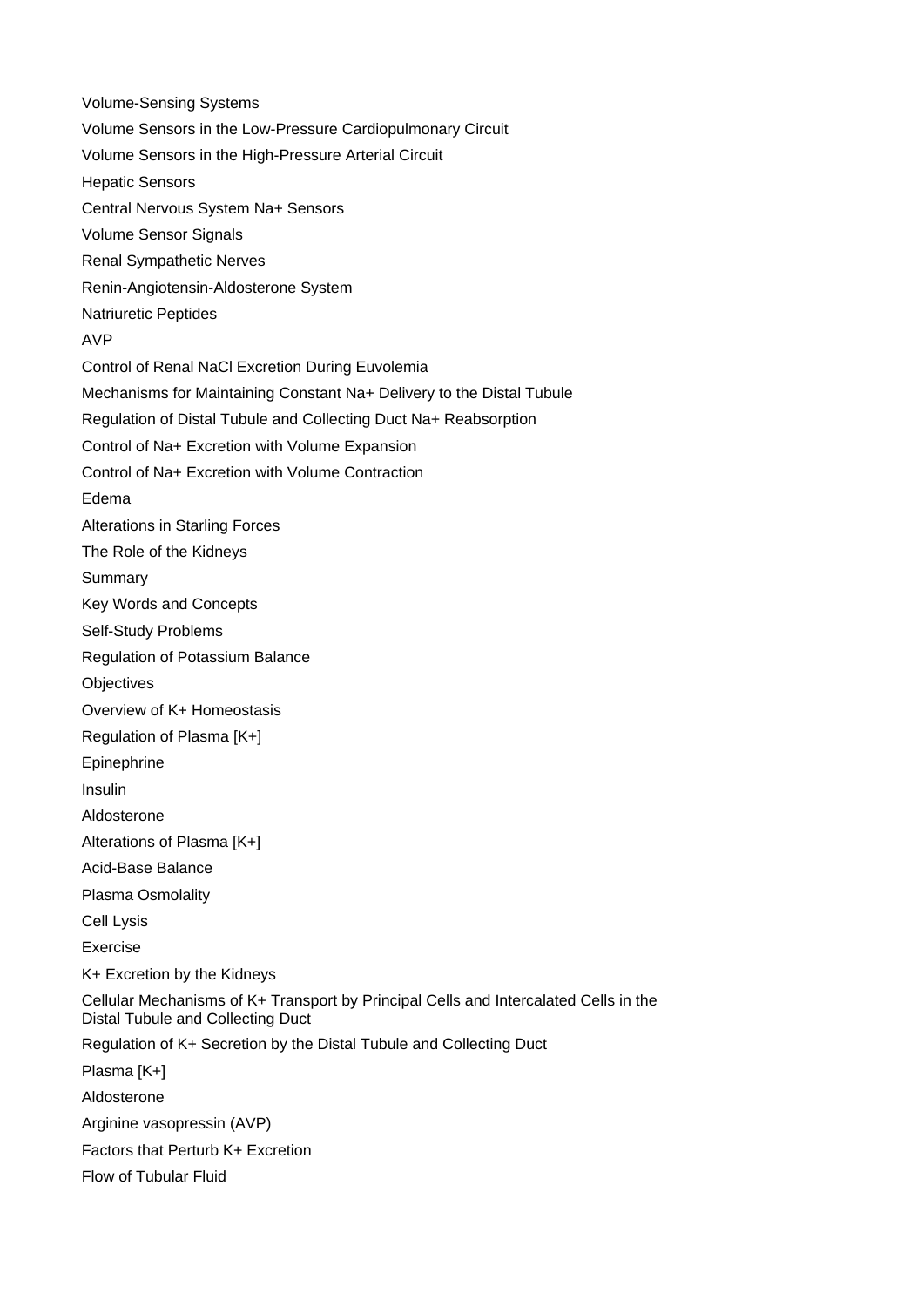Acid-Base Balance **Glucocorticoids Summary** Key Words and Concepts Self-Study Problems Regulation of Acid-Base Balance **Objectives** The HCO3- Buffer System Overview of Acid-Base Balance Renal Net Acid Excretion HCO3- Reabsorption Along the Nephron Regulation of H+ Secretion Formation of New HCO3- Response to Acid-Base Disorders Extracellular and Intracellular Buffers Respiratory Compensation Renal Compensation Simple Acid-Base Disorders Metabolic Acidosis Metabolic Alkalosis Respiratory Acidosis Respiratory Alkalosis Analysis of Acid-Base Disorders Summary Key Words and Concepts Self-Study Problems Regulation of Calcium and Phosphate Homeostasis **Objectives** Calcium Overview of Ca++ Homeostasis Ca++ Transport along the Nephron Regulation of Urinary Ca++ Excretion Calcium-Sensing Receptor Phosphate Overview of Pi Homeostasis Pi Transport along the Nephron Regulation of Urinary Pi Excretion Integrative Review of Parathyroid Hormone, Calcitriol, and Calcitonin on Ca++ and Pi Homeostasis Summary Key Words and Concepts Self-Study Problems